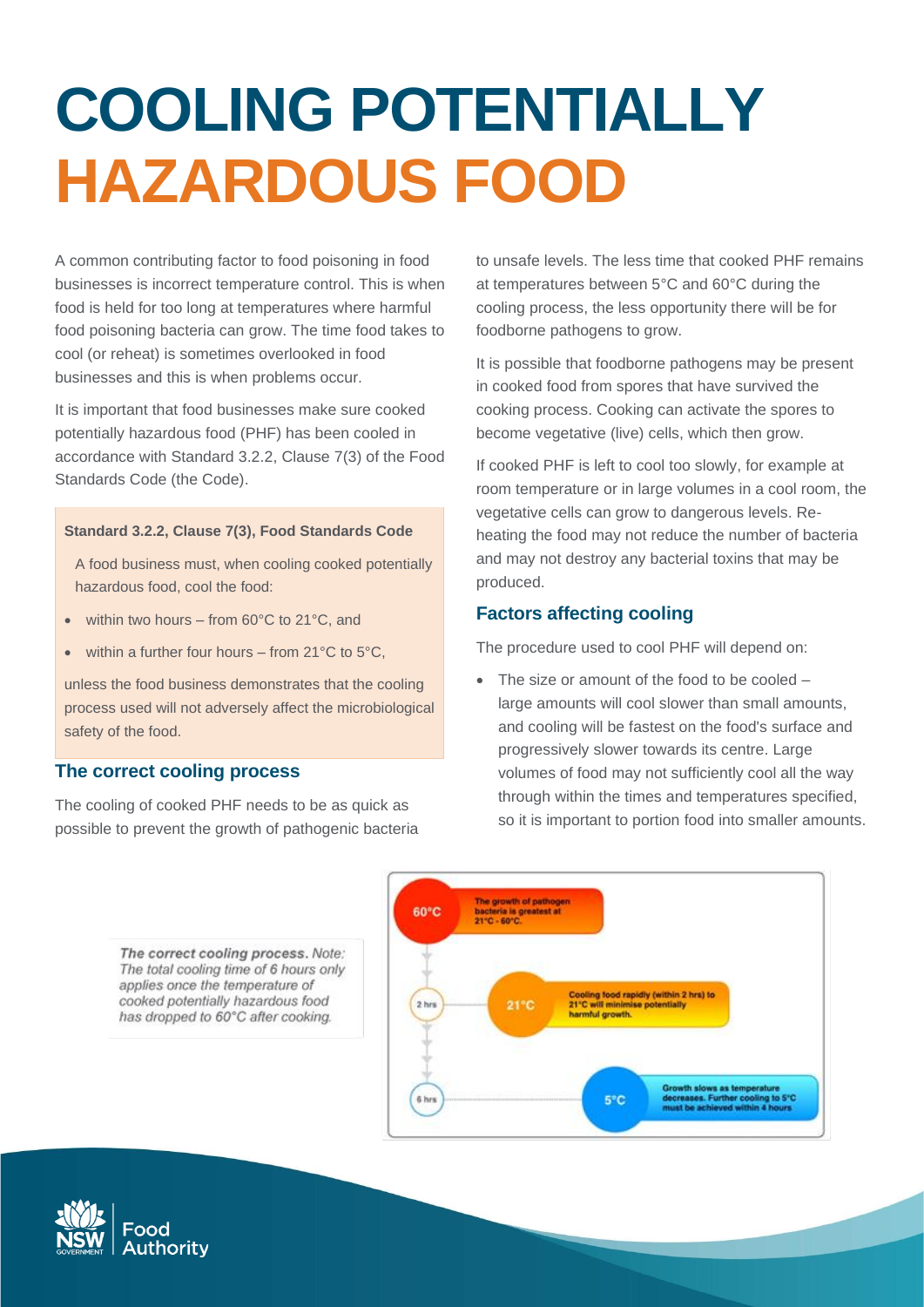- The density of the food (i.e. how solid/ liquid a food is) – the denser the food, the slower it will cool.
- The cooling capacity of the equipment blast chillers will cool food much faster than refrigerators, and over-stocking a refrigerator or placing large amounts of hot food into a refrigerator will reduce its overall cooling capacity.

Cooling times can be reduced by:

- cooking and cooling smaller amounts or portions placing food into large shallow containers to cool (e.g. 5 cm deep)
- using rapid-cooling equipment (e.g. blast chiller)
- stirring liquid foods frequently (ensuring the stirring utensil has been cleaned and sanitised)
- using water or ice water baths
- allowing cool air to circulate around the container of food to be cooled – PHF should be cooled on racks and not on the floor of a cool room
- adding ice as an ingredient.

## **Monitoring the cooling process**

It is important that the temperature of food is monitored during cooling to ensure the procedure used is effective. Food temperatures should be checked with a clean, sanitised thermometer in the part of the food that will take the longest to cool, usually the centre. It is good practice to record both the temperature and the time the temperature was taken to make sure the cooling process meets food safety requirements.

## **Alternative cooling processes**

Extended cooling times may be necessary when large cooked meats or other products need to be cooled. Large volumes of food will not cool to below 5°C within the 6 hour requirement unless the mass and volume of the food can be decreased. If this option is not available, food businesses will need to demonstrate an alternative cooling process that will not adversely affect the microbiological safety of the food.

# **Examples of cooling food safely**

#### **Example 1 – Rice**

A restaurant's usual practice is to cook 12 cups of rice (the capacity of a rice cooker) daily and cool the rice in a container in the cool room overnight for use the next day. However, when checking the temperature at the centre of the cooked rice as it is cooling, it is discovered the rice is not actually being cooled to 21°C in the first 2 hours and then to 5°C over the next 4 hours, as required.

The food business needs to work out a faster cooling method to ensure the rice is safe to eat. A decision is made to divide the cooked rice in half and spread it on two separate, shallow trays for cooling so that the rice can be correctly cooled all the way through within the 6 hour cooling requirement. The business documents this process in its operating procedure and consistently uses this new cooling method for rice.

#### **Example 2 – Gravy**

A food business prepares a large batch of gravy in the morning to use later that day. The pan of gravy is placed in an ice slurry and then stirred regularly. The temperature is checked several times over the next few hours to ensure cooling is within the required timeframe.

## **More information**

- Visit the Food Authority's website at [www.foodauthority.nsw.gov.au](http://www.foodauthority.nsw.gov.au/)
	- o Guideline: *[Potentially Hazardous Food](https://www.foodauthority.nsw.gov.au/sites/default/files/_Documents/scienceandtechnical/potentially-hazardous-foods.pdf)*
- Email the Helpline at [food.contact@dpi.nsw.gov.au](file://///safefood.lan/FILESERVER/CIE/Local%20Government%20Unit/FACTSHEETS/2020%20REVIEW%20PROJECT/food.contact@dpi.nsw.gov.au)
- Phone the Helpline on 1300 552 406
- Refer to *Safe Food Australia – A guide to the Food Safety Standards* on the FSANZ website at [www.foodstandards.gov.au](http://www.foodstandards.gov.au/)